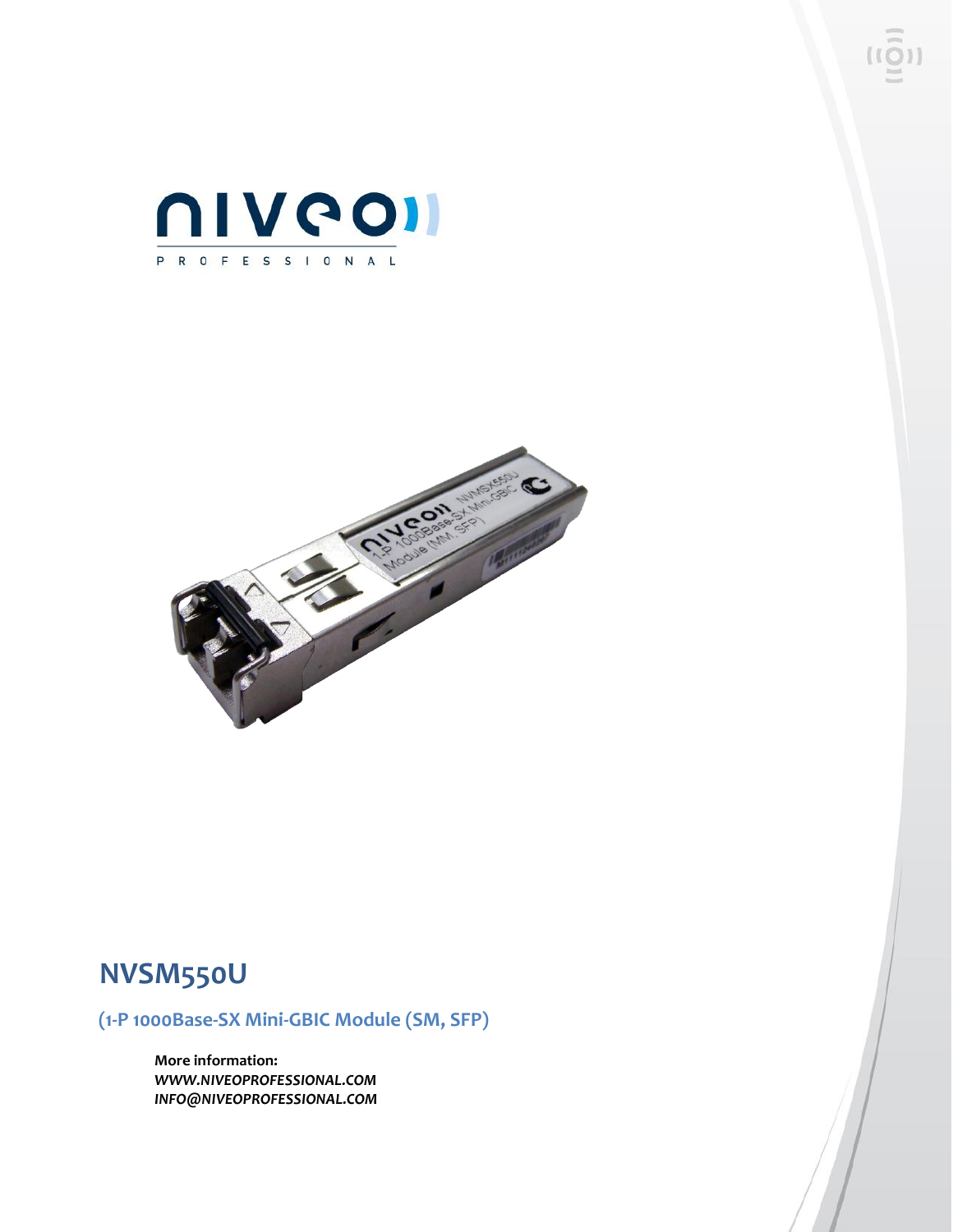# **Product Specification**

### **Features**

- $\mathbf{u}$ Single Mode 1G Fiber Module
- í C Compliant with IEEE802.3z Gigabit Ethernet Standard
- $\mathbf{u}$ Compliant with Fiber Channel 100-SM-LC-L Standard
- $\blacksquare$ Industry standard small form pluggable (SFP) package
- $\blacksquare$ Duplex LC connector
- **II** Differential LVPECL inputs and outputs
- **II** TTL signal detect indicator
- $\blacksquare$ Hot Pluggable
- $\mathbf{u}$ Class 1 laser product complies with EN 60825-1

## **Application**

- **II** Distributed multi-processing
- $\blacksquare$ Switch to switch interface
- $\blacksquare$ High speed I/O for file server
- $\blacksquare$ Bus extension application
- $\mathbf{u}$ Channel extender, data storage

# **Specifications**

### Absolute Maximum Ratings

| <b>PARAMETER</b>         | <b>SYMBOL</b> | <b>MIN</b> | <b>MAX</b> | <b>UNITS</b> |
|--------------------------|---------------|------------|------------|--------------|
| Storage Temperature      | Tς            | $-40$      | 85         | $\circ$      |
| Supply Voltage           | Vcc           | $-0.5$     | 4.0        |              |
| Input Voltage            | Vın           | $-0.5$     | Vcc        |              |
| Output Current           | Ι٥            | $---$      | 50         | mA           |
| <b>Operating Current</b> | IOP           | ---        | 400        | mA           |

#### **Recommended Operating Conditions**

| <b>PARAMETER</b>           | <b>SYMBOL</b> | <b>MIN</b> | <b>MAX</b> | <b>UNITS</b> |
|----------------------------|---------------|------------|------------|--------------|
|                            |               | 0          | 70         |              |
| Case Operating Temperature | Τc            | $-40$      | 85         | $\circ$      |
| Supply Voltage             | Vcc           | 3.1        | 3.5        |              |
| <b>Supply Current</b>      | $ITX + IRX$   | ---        | 250        | mA           |

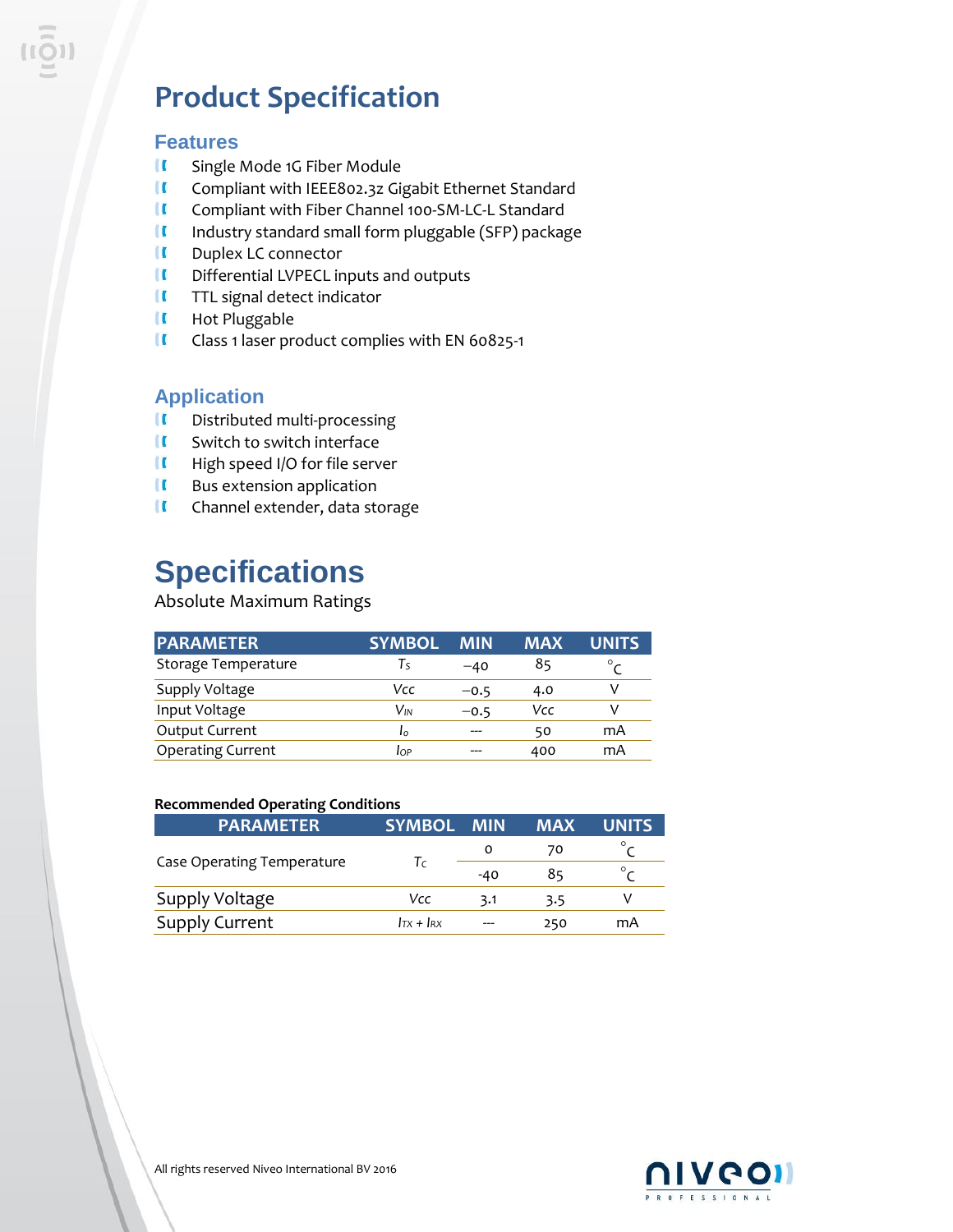### **Transmitter Electro-optical Characteristics**

## $Vcc = 3.1 \text{ V}$  to 3.5 V,  $Tc = 0 \degree C$  to 70  $\degree C$  (-40  $\degree C$  to 85  $\degree C$ )

| $\frac{1}{2}$ . The set of $\frac{1}{2}$ is the set of $\frac{1}{2}$ of $\frac{1}{2}$ is the set of $\frac{1}{2}$ is the set of $\frac{1}{2}$ |                           |            |      |            |              |             |
|-----------------------------------------------------------------------------------------------------------------------------------------------|---------------------------|------------|------|------------|--------------|-------------|
| <b>PARAMETER</b>                                                                                                                              | <b>SYMBOL</b>             | <b>MIN</b> | TYP. | <b>MAX</b> | <b>UNITS</b> | <b>NOTE</b> |
| Output Optical Power                                                                                                                          | $P_{\text{out}}$          |            | ---  |            | dBm          | Average     |
| $9/125 \ \mu m$ fiber                                                                                                                         |                           | $-9.5$     |      | $-3$       |              |             |
| <b>Extinction Ratio</b>                                                                                                                       | ER                        | 9          | ---  |            | dB           |             |
| Center Wavelength                                                                                                                             | $\lambda c$               | 1270       | 1310 | 1355       | nm           |             |
| Spectral Width (RMS)                                                                                                                          | $\Delta \lambda$          |            |      | 2.5        | nm           |             |
| Rise/Fall Time, (20-80%)                                                                                                                      | $T_{r, f}$                |            |      | 260        | ps           |             |
| Relative Intensity Noise                                                                                                                      | <b>RIN</b>                |            |      | $-120$     | dB/Hz        |             |
| <b>Total Jitter</b>                                                                                                                           | ТJ                        |            |      | 227        | ps           |             |
| Output Eye                                                                                                                                    | Compliant with IEEE802.3z |            |      |            |              |             |
| Max. Pout TX-DISABLE Asserted                                                                                                                 | $P_{OFF}$                 |            |      | $-45$      | dBm          |             |
| Differential Input Voltage                                                                                                                    | <b>VDIFF</b>              | 0.4        |      | 2.0        | ٧            |             |

## **Receiver Electro-optical Characteristics**

# *Vcc* = 3.1 V to 3.5 V,  $T_c$  = 0<sup>°</sup>C to 70<sup>°</sup>C (-40<sup>°</sup>C to 85<sup>°</sup>C)

| <b>PARAMETER</b>                                 | <b>SYMBOL</b>       | <b>MIN</b> | TYP. | <b>MAX</b> | <b>UNITS</b> | <b>NOTE</b>      |
|--------------------------------------------------|---------------------|------------|------|------------|--------------|------------------|
| Optical Input Power-<br>maximum                  | $P_{IN}$            | $-3$       |      |            | dBm          | $BER < 10^{-12}$ |
| Optical Input Power-<br>minimum<br>(Sensitivity) | $P_{IN}$            |            |      | $-20$      | dBm          | $BER < 10^{-12}$ |
| <b>Operating Center</b><br>Wavelength            | $\lambda c$         | 1260       |      | 1610       | nm           |                  |
| Optical Return Loss                              | ORL                 | 12         |      |            | dB           |                  |
| Signal Detect-Asserted                           | $P_A$               | ---        | ---  | $-20$      | dBm          |                  |
| Signal Detect-Deasserted                         | $P_D$               | $-35$      |      |            | dBm          |                  |
| <b>Stressed Receiver Sensitivity</b>             |                     | ---        |      | $-14.4$    | dBm          | Note 1, 2        |
| Differential Output Voltage                      | $V_{\text{DIFF}}$   | 0.5        |      | 1.2        | ٧            |                  |
| Data Output Rise, Fall                           | $T$ r, f            |            |      | 0.35       | ns           |                  |
| Time (20-80%)                                    |                     |            |      |            |              |                  |
| Receiver Loss of Signal                          | RX LOSL             | $\circ$    |      | 0.5        | ٧            |                  |
| Output Voltage-Low                               |                     |            |      |            |              |                  |
| Receiver Loss of Signal                          |                     |            |      | Vcc        | ٧            |                  |
| Output Voltage-High                              | RX LOS <sub>H</sub> | 2.4        |      |            |              |                  |

Note 1: Measured with conformance test signal at TP3 for BER =  $10^{-12}$  at the eye center.

Note 2: Measured with a transmit signal having a 9 dB extinction ratio. If another extinction ratio is used, the Stressed receiver sensitivity should be corrected for the extinction ratio penalty.